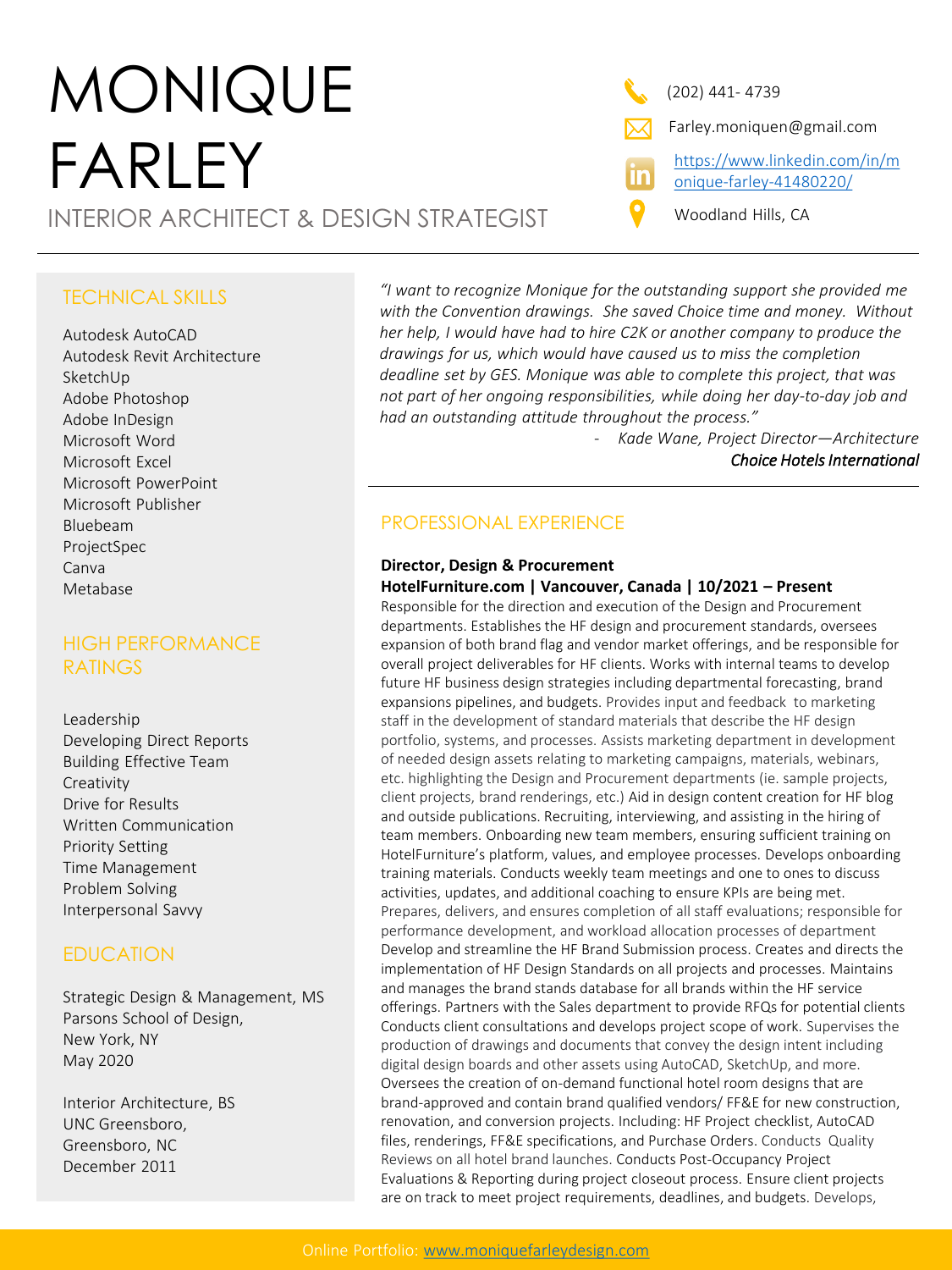# PUBLICATIONS, AWARDS, & **CERTIFICATIONS**

"Life & Work with Monique Farley" *Voyage LA*, May 2022

"Meet Monique Nicole Farley" *Shoutout LA*, October 2021

"Hotel Guest Room Design and Color: Telling the Right Story to Reach the Right Clientele" *HotelFurniture.com,* January 2021

"How to Design the Perfect Guest Room" *HotelFurniture.com*, November 2020

"Design efficiencies will help hotels succeed post-COVID" *Canadian Hotel Intelligence,*  October 2020

"Lighting and Window Treatments 101" *HillRag Magazine*, May 2014

"The End of the Bachelor Days" *The Washington Post* House Calls, December 2013

District of Columbia Realtors License 2015—2018

University Scholars Award Parsons School of Design 2018 - 2020

Provost Scholarship Parsons School of Design 2018 - 2020

# PROFESSIONAL EXPERIENCE, CONTINUED

communicates, and manages execution of sourcing and procurement strategies by the Procurement team to support marketplace expansions, brand launches, and client projects. Oversee the management and maintenance of the product database including product images, specifications, and costing. Establishes and maintains relationships with new and existing vendors May design, develop and implement purchasing information systems

- Expanded Design & Procurement department team size from 1 to 7.
- Established HF design identity through the expansion of their brand service offerings. Grew brand offerings from 4 to over 10 brands.
- Created and expanded the HF SampleProject Gallery.
- Provided the framework for the creation of the Product Admin Tool.
- Expanded vendor database to over 100 vendors and manufacturers.
- Created the Design & Procurement internal client project process including project templates, guidelines, and checklists.
- Created HF Curated. HotelFurniture's custom design collection targeting independent brands. Designed Naturally Refined.
- Oversaw client project budgets ranging from \$50,000 over \$1,400,000.

#### **Lead Design Project Manager**

#### **HotelFurniture.com | Vancouver, Canada | 07/ 2020 – 10/ 2021**

Responsible for creating multiple on-demand brand-approved guest room designs for multiple brand flags in the mid-market, economy-level space. Manages each project through the floor planning and brand submission phase and support through the procurement and FF&E delivery process. Develops digital design boards, and other digital assets to clearly communicate design intent to project team and enable each design to be loaded into the HF platform (using AutoCAD, SketchUp, and Adobe Suite). Sets up and maintains a database of approved FF&E vendors, by brand, and all necessary item specifications for both the client and the brand submission packages. Further develops and streamlines the HF brand submissions process. Supports and helps develop the needs for floorplan design projects to ensure products will fit space plans for brand submissions. Ensure client projects are on track to meet project requirements, deadlines, and budgets. Aids, supports, and advises on the procurement and delivery process, helping to create seamless processes and efficiencies. Works with the internal team and vendors to develop specifications and design details. Build lasting relationships with clients, contractors, suppliers, and employees.

#### **Design Project Manager**

#### **Pacific Office Interiors | Agoura Hills, CA | 11/ 2019 – 03/2020**

Manages all aspects of interior design or large furniture procurement projects. Maintains all facets of project planning, logistics, project schedules, estimating, resource allocation, field verification, site management, and budget. Evaluates the design intent and determines programming requirements. Participates in the RFP/ RFI process from initial bid review, RFQ's discounting, project budgeting, and bid response. Develops design concept presentations including materials and finishes.

- Collaborates with the technical and studio designers to review and provide guidance on space plans, furniture typicals, renderings, etc. Reviews and amends project designs and working drawings throughout project lifecycle. Maintains and monitors installation schedules. Manages the overall profitability and budget of the project. Visits job sites to provide site analysis, takes field dimensions, videos, photos, or punch list walkthroughs post installations. Haworth Furniture Dealer
- California Lutheran University Swenson Science Center Bid 3-story 47,000 sq.ft FF&E procurement proposal estimating \$350,000.
- City of Camarillo City Hall Expansion City Clerks, Atrium, Customer Service Area. Less than 2000 sq.ft. Space planning, FF&E selection and procurement, delivery, and installation. Project budget estimate: \$50,000.
- Grover Beach Police Department Detectives Office Less than 1000 sq. ft. Space planning, FF&E selection and procurement, delivery, and installation.